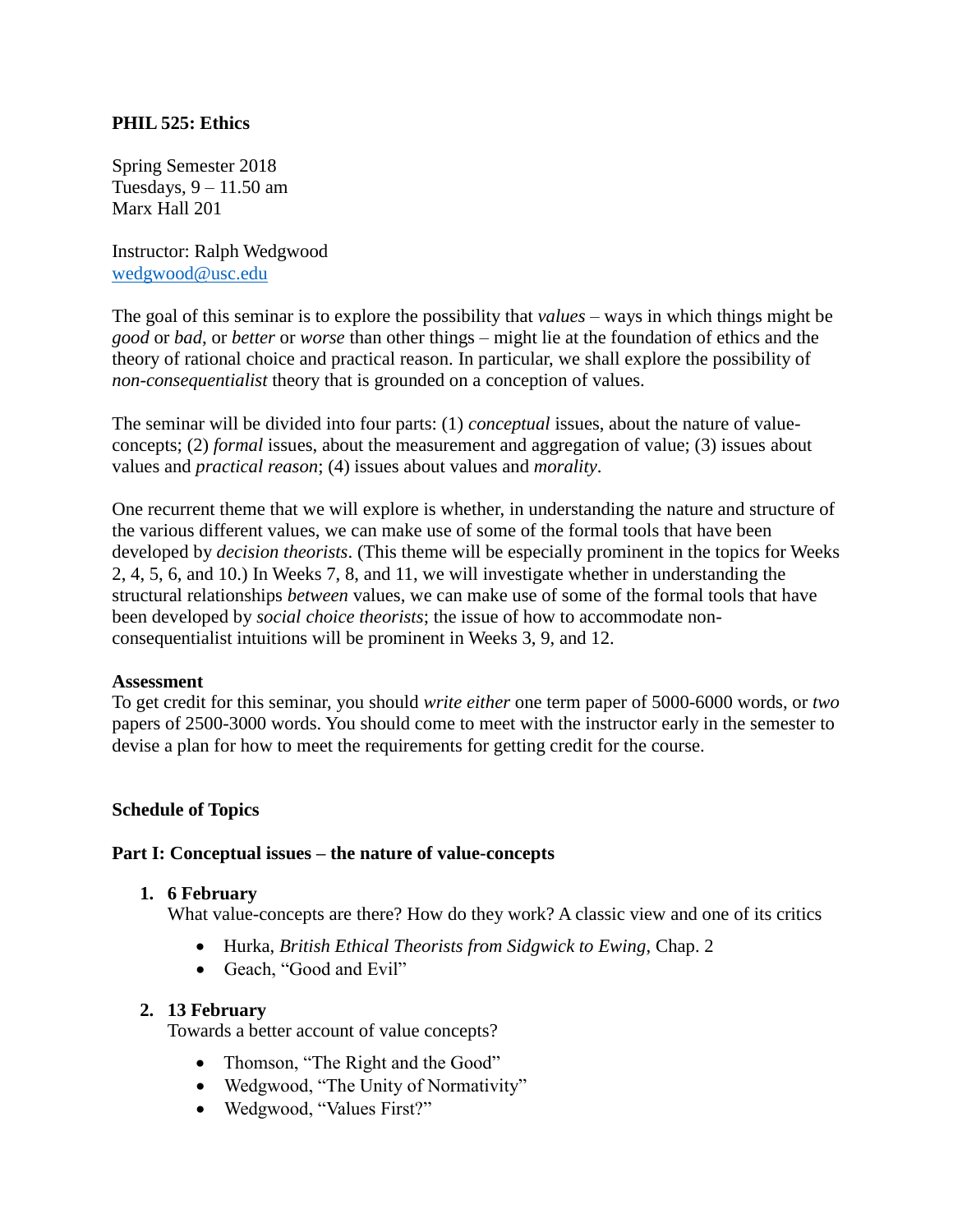# **3. 20 February**

The ontology of value: Are values primarily exemplified by states of affairs, or by concrete items, or …? What is the difference between consequentialist and nonconsequentialist views?

- Scanlon, *What We Owe to Each Other*, Chap. 2
- Zimmerman, *The Nature of Intrinsic Value*, Chap. 3
- Portmore, *Commonsense Consequentialism*, Chap. 3
- Pettit, "Consequentialism"

# **4. 27 February**

Is goodness is reducible to betterness? Is the "fitting attitude equivalence" correct? If it is correct, what is its significance?

- Broome, "Goodness is reducible to betterness"
- Bykvist, "No Good Fit: Why the Fitting Attitude Analysis Fails"
- Rabinowicz and Rønnow-Rasmussen, "The Strike of the Demon"
- Wedgwood, "The 'Good' and the 'Right' Revisited"

# **5. 6 March**

The varieties of value: Intrinsic *vs*. extrinsic value, final *vs*. instrumental value, simple *vs*. complex value, etc.

- Zimmerman, "Intrinsic vs. extrinsic value"
- Korsgaard, "Two Distinctions in Goodness"
- Hurka, *Virtue, Vice, and Value*, Chaps. 1–2
- Pettit, *The Robust Demands of the Good*, Preview and Chap. 1

## **Part II: Formal issues – the measurement and aggregation of value**

## **6. 13 March**

The measurement of value: Value and expected value

- Broome, *Weighing Goods*, Chaps. 5–6
- Krantz et al. *Foundations of Measurement*, Vol. 1, Chaps. 3–4 and 8, esp. pp. 71– 75, 136–148, and 369–382.
- Joyce, *Foundations of Causal Decision Theory*, Chap. 2

## **7. 27 March**

The aggregation of value

- Broome, *Weighing Goods*, Chap. 10
- Harsanyi, "Cardinal Welfare, Individualistic Ethics, and Interpersonal Comparisons of Utility", esp. § III, pp. 314–316.
- Mongin and Pivato, "Social Evaluation under Risk and Uncertainty"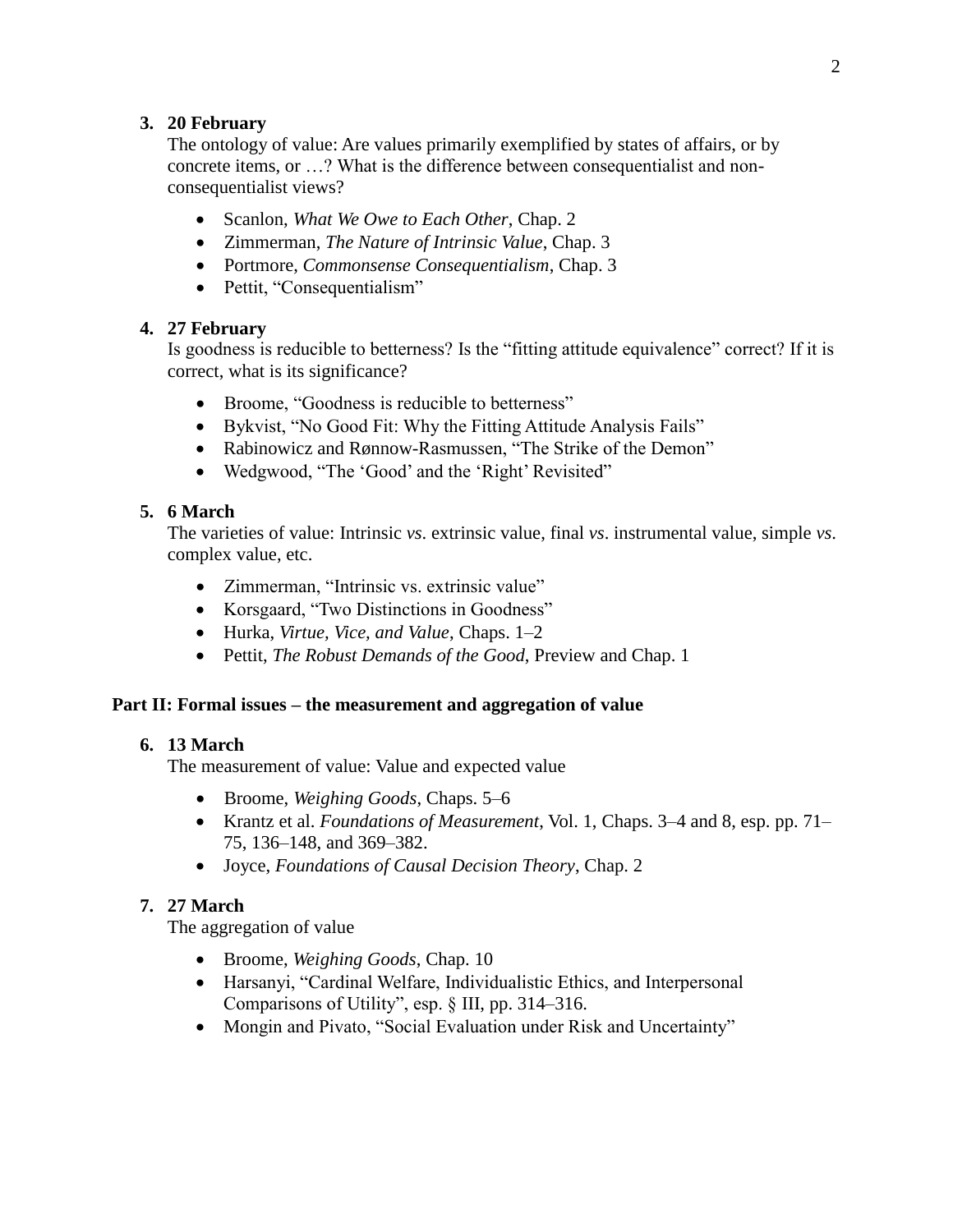#### **Part III: Values and Practical Reason**

### **8. 3 April**

Values and reasons for action

- Snedegar, *Contrastive Reasons*, Chaps. 1–2
- Raz, *Engaging Reason*, Chap. 2

### **9. 10 April**

The distinctive values of acts: Double effect; the doing / allowing distinction; etc.

- Wedgwood, "Intrinsic Values and Reasons for Action"
- Wedgwood, "Defending Double Effect"

#### **10. 17 April**

*Akrasia* and value: Choice, and uncertainty

- Wedgwood, "Gandalf's Solution to the Newcomb Problem"
- Wedgwood, "*Akrasia* and Uncertainty"

### **Part IV: Values and Morality**

#### **11. 24 April**

How do moral values relates to other values?

- Sidgwick, *The Methods of Ethics*, Concluding Chapter
- Foot, "Morality as a System of Hypothetical Imperatives"
- Wedgwood, "The Weight of Moral Reasons"

#### **12. 1 May**

The distinctive character of moral value

- Scanlon, *What We Owe to Each Other*, Chap. 4
- Wedgwood, "Two Grades of Non-Consequentialism"

#### **References**

Broome, John, *Weighing Goods* (Oxford: Blackwell, 1992).

Broome, John, "Goodness is reducible to betterness: The evil of death is the value of life", reprinted in Broome, *Ethics out of Economics* (Cambridge: Cambridge University Press, 1999).

Bykvist, Krister, "No Good Fit: Why the Fitting Attitude Analysis of Value Fails", *Mind* 118 (2009): 1–30.

Foot, "Morality as a System of Hypothetical Imperatives", *Philosophical Review* 81, no. 3 (1972): 305–316.

Geach, "Good and Evil", *Analysis* 17, no. 2 (December 1956): 33–42.

- John C. Harsanyi, "Cardinal Welfare, Individualistic Ethics, and Interpersonal Comparisons of Utility", *Journal of Political Economy* 63, no. 4 (August 1955): 309–321
- Hurka, Thomas, *Virtue, Vice, and Value (*Oxford: Oxford University Press, 2001).